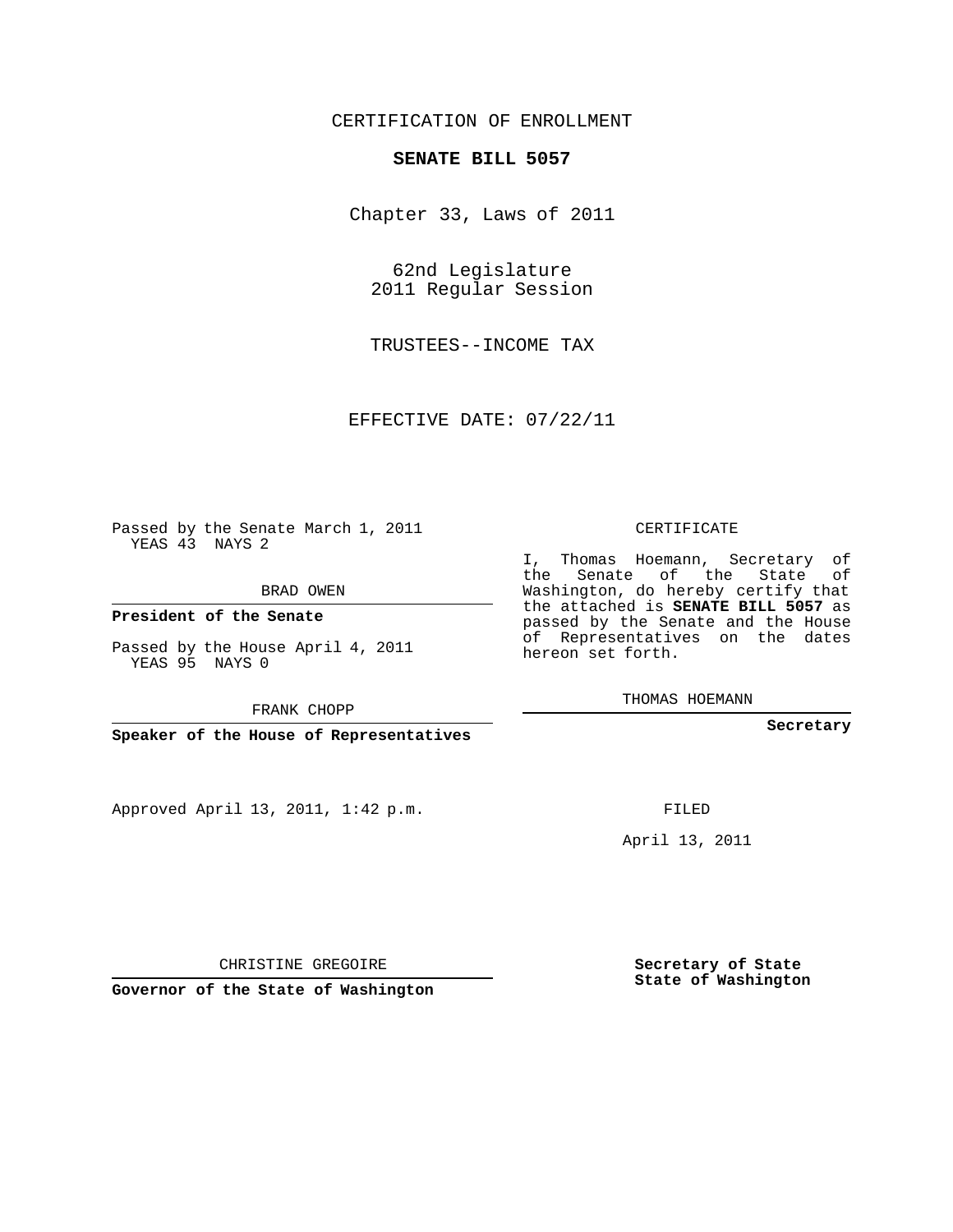## **SENATE BILL 5057** \_\_\_\_\_\_\_\_\_\_\_\_\_\_\_\_\_\_\_\_\_\_\_\_\_\_\_\_\_\_\_\_\_\_\_\_\_\_\_\_\_\_\_\_\_

\_\_\_\_\_\_\_\_\_\_\_\_\_\_\_\_\_\_\_\_\_\_\_\_\_\_\_\_\_\_\_\_\_\_\_\_\_\_\_\_\_\_\_\_\_

Passed Legislature - 2011 Regular Session

**By** Senators Pflug, Kline, and Harper; by request of Washington State Bar Association

**State of Washington 62nd Legislature 2011 Regular Session**

Read first time 01/12/11. Referred to Committee on Judiciary.

1 AN ACT Relating to the income tax required to be paid by a trustee; 2 and amending RCW 11.104A.290.

3 BE IT ENACTED BY THE LEGISLATURE OF THE STATE OF WASHINGTON:

| 4  | <b>Sec. 1.</b> RCW 11.104A.290 and 2002 c 345 s 505 are each amended to            |
|----|------------------------------------------------------------------------------------|
| 5  | read as follows:                                                                   |
| 6  | $((+a))$ (1) A tax required to be paid by a trustee based on                       |
| 7  | receipts allocated to income must be ((paid from)) charged to income.              |
| 8  | $((+b))$ (2) A tax required to be paid by a trustee based on                       |
| 9  | receipts allocated to principal must be ((paid-from)) charged to                   |
| 10 | principal, even if the tax is called an income tax by the taxing                   |
| 11 | authority.                                                                         |
| 12 | $((\langle e \rangle) )$ (3) A tax required to be paid by a trustee on the trust's |
| 13 | share of an entity's taxable income must be $((\text{point} + \text{product}))$    |
| 14 | charged:                                                                           |
| 15 | $((+1)$ -From)) (a) To income to the extent that receipts from the                 |
| 16 | entity are allocated only to income; ((and                                         |
| 17 | $\frac{2}{2}$ From) (b) To principal to the extent that ( $\div$                   |
| 18 | (i) Receipts from the entity are allocated to principal; and                       |